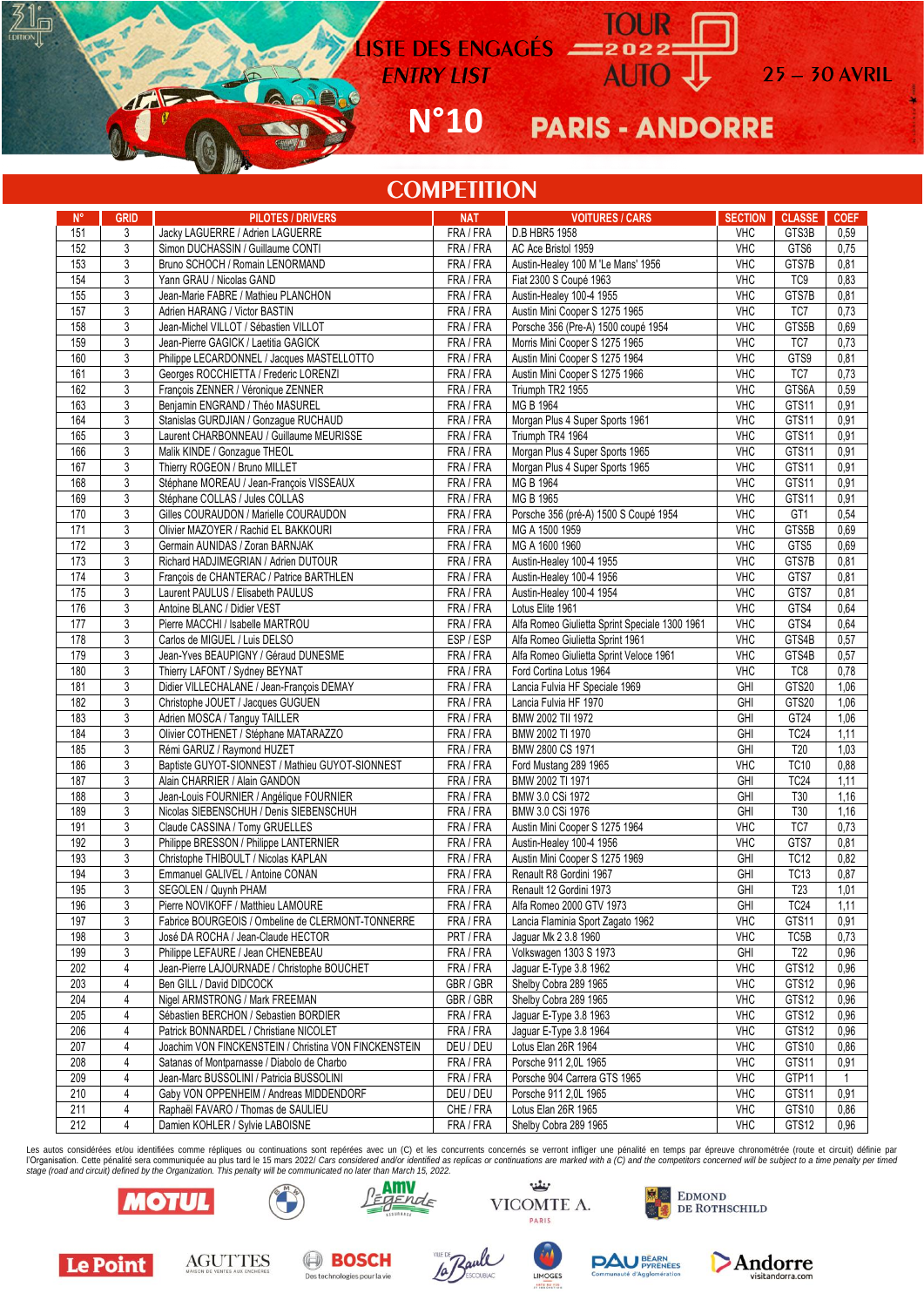LISTE DES ENGAGÉS<br>ENTRY LIST<br>ENTRY LIST<br>COMPOSITION

## $N°10$ **PARIS - ANDORRE**

 $25 - 30$  AVRIL

| $N^{\circ}$ |                | <b>See Think the Community</b>                            |                       | <b>VOITURES / CARS</b>                | <b>SECTION</b> | <b>CLASSE</b>    |             |
|-------------|----------------|-----------------------------------------------------------|-----------------------|---------------------------------------|----------------|------------------|-------------|
| 213         | <b>GRID</b>    | <b>PILOTES / DRIVERS</b><br>Bertrand PENLAE / Anne PENLAE | <b>NAT</b><br>FRA/FRA |                                       | <b>VHC</b>     | GTS11            | <b>COEF</b> |
|             | 4              |                                                           |                       | Porsche 911 2,0L 1965                 |                |                  | 0,91        |
| 214         | $\overline{4}$ | Eric OLIVIER / Alban MARTINET                             | FRA / FRA             | Jaguar E-Type 3.8 1965                | <b>VHC</b>     | GTS12            | 0,96        |
| 215         | 4              | Philippe VANDROMME / Frederic VIVIER                      | FRA / FRA             | Ford GT40 1969                        | GHI            | GTP17            | 1,15        |
| 216         | 4              | Christophe DELACHAUX / Josselin PETER                     | FRA / FRA             | Jaguar E-Type 3.8 1964                | <b>VHC</b>     | GTS12            | 0,96        |
| 217         | 4              | Jean-Marc RIVET-FUSIL / Claude LE JEAN                    | FRA / FRA             | Jaguar E-Type 3.8 1963                | <b>VHC</b>     | GTS12            | 0,96        |
| 218         | 4              | Thierry BOUTSEN / Hervé ORDIONI                           | <b>BEL/FRA</b>        | Shelby Cobra 289 1963                 | <b>VHC</b>     | GTS12            | 0,96        |
| 219         | 4              | Oliver BRYANT / Grahame BRYANT                            | GBR / GBR             | Porsche 911 2,0L 1965                 | <b>VHC</b>     | GTS11            | 0,91        |
| 220         | 4              | Richard DOUX / Fabrice PATUREL                            | FRA / FRA             | Jaguar E-Type 3.8 1962                | <b>VHC</b>     | GTS12            | 0,96        |
| 221         | 4              | Samuel LECOMTE / Alexis FONDERE                           | FRA / FRA             | Jaguar E-Type 3.8 1962                | <b>VHC</b>     | GTS12            | 0,96        |
| 222         | 4              | Jean-Marc MERLIN / Sophie MERLIN                          | FRA / FRA             | Jaguar E-Type 3.8 1962                | <b>VHC</b>     | GTS12            | 0,96        |
| 223         | 4              | Frédéric JOUSSET / Paul MILIOTIS                          | FRA / FRA             | Shelby Cobra 289 1965                 | <b>VHC</b>     | GTS12            | 0,96        |
| 224         | $\overline{4}$ | Alexis FALCON / Marc-Antoine FALCON                       | FRA / FRA             | Porsche 911 2,0L 1965                 | <b>VHC</b>     | GTS11            | 0,91        |
| 225         | 4              | Georges VERQUIN / Vincent DESTAILLEUR                     | FRA/FRA               | Porsche 911 2,0L 1965                 | <b>VHC</b>     | GTS11            | 0,91        |
| 226         | 4              | Luc-Pierre VERQUIN / Guy DUPONT                           | FRA / FRA             | Porsche 911 2,0L 1965                 | <b>VHC</b>     | GTS11            | 0,91        |
| 228         | 4              | Guillaume BRAJEUX / Guy PAILLON                           | FRA / FRA             | Lotus Elan 26R 1965                   | <b>VHC</b>     | GTS10            | 0,86        |
| 229         | 4              | Olivier MUYTJENS / Brice PINEAU                           | <b>BEL/FRA</b>        | Shelby Cobra Daytona Coupe 1965 (C)   | <b>VHC</b>     | GT <sub>12</sub> | 0,92        |
| 230         | 4              | Erwin CREED / Johan ZELLER                                | FRA / FRA             | Jaguar E-Type 3.8 1961                | <b>VHC</b>     | GTS12            | 0,96        |
| 231         | 4              | Laurent DESPLACES / Marion DESPLACES                      | FRA / FRA             | Jaguar E-Type 3.8 1962                | <b>VHC</b>     | GTS12            | 0,96        |
| 232         | 4              | Thomas KERN / Stephan PEYER                               | CHE / CHE             | Jaguar E-Type 3.8 1963                | <b>VHC</b>     | GTS12            | 0,96        |
| 236         | $\overline{4}$ | Guillaume de MONTALIER / Guillain CARPENTIER              | FRA / FRA             | Porsche 911 2,2L S 1970               | GHI            | GTS21            | 1,11        |
| 237         | 4              | Rémi TERRAIL / Eric ZUCCATTI                              | FRA / CHE             | Porsche 911 2,0L 1965                 | <b>VHC</b>     | GTS11            | 0,91        |
| 238         | 4              | Martin MOURIES / Yves MOURIES                             | FRA / FRA             | Ford Escort I RS 2000 1973            | GHI            | <b>TC24</b>      | 1,11        |
| 239         | 4              | Jean-Luc BLANCHEMAIN / Claude RUCHETON                    | FRA / FRA             | Jaguar E-Type 3.8 1963                | <b>VHC</b>     | GTS12            | 0,96        |
| 240         | 4              | Pascal DUHAMEL / Alain HAMEL                              | FRA / FRA             | Porsche 911 2,0L 1965                 | <b>VHC</b>     | GTS11            | 0,91        |
| 241         | 4              | Michaela ETCHEVERRY / Foster DUSSEAU                      | FRA / FRA             | Lotus Elan 26R 1964                   | <b>VHC</b>     | GTS10            | 0,86        |
| 242         | 4              | Jean-Pierre RICHELMI / Thierry BARJOU                     | MCO/FRA               | Lotus Elan 26R 1965                   | <b>VHC</b>     | GTS10            | 0,86        |
| 243         | 4              | Philippe COLANCON / Robert PUYAL                          | FRA / FRA             | Lotus Elan 26R 1966                   | <b>VHC</b>     | GTS15            | 0,96        |
| 244         | $\overline{4}$ | Benno ALLEMANN / Ursula ALLEMANN                          | CHE / CHE             | Alfa Romeo 1750 GTAm 1971             | <b>VHC</b>     | <b>TC19</b>      | 1,02        |
| 245         | 4              | Roderick JACK / Rory JACK                                 | GBR / GBR             | Alfa Romeo Giulia Sprint GTA 1965     | <b>VHC</b>     | TC8              | 0,78        |
| 246         | 4              | Timm MEINRENKEN / Lara MEINRENKEN-SCHWIERING              | DEU / DEU             | Alfa Romeo 1750 GTAm 1968             | GHI            | TC <sub>19</sub> | 1,02        |
| 247         | 4              | Ivan VERCOUTERE / Alex MÜLLER                             | FRA / DEU             | Alfa Romeo Giulia Sprint GTA 1965     | <b>VHC</b>     | TC8              | 0,78        |
| 248         | 4              | Etienne MICHELEZ / Thibault CLEBANT                       | FRA / FRA             | Lotus Elan 26R 1965                   | <b>VHC</b>     | GTS10            | 0,86        |
| 249         | 4              | Jean-Marc AVEZOU / Hubert LANVIN                          | FRA / FRA             | BMW 2002 TI 1972                      | GHI            | TC <sub>24</sub> | 1,11        |
| 250         | $\sqrt{4}$     | Pascal SILIO / Alex SILIO                                 | FRA / FRA             | BMW 2002 Turbo 1975                   | GHI            | TC <sub>25</sub> | 1,16        |
|             |                |                                                           |                       |                                       |                |                  |             |
| 251         | 5              | Mr John of B / Le Commandeur                              | FRA / FRA             | Ligier JS2 1975                       | GHI            | GTS27            | 1,26        |
| 252         | 5              | Arnaud GAUDUEL / Olivier JOLLIN                           | FRA / FRA             | Ferrari 308 Gr IV Facetti 1978        | GHI            | GTS37            | 1,37        |
| 253         | 5              | Florent JEAN / Yves JEAN                                  | FRA / FRA             | Porsche 911 SC Gr.IV 1981             | GHI            | GTS37            | 1,37        |
| 254         | 5              | Yann ROBIN / Vincent ROBIN                                | FRA / FRA             | Ferrari 308 Gr.IV Michelotto 1981     | GHI            | GTS37            | 1,37        |
| 255         | 5              | Jérémy MENNECHET / Laurent LOUBET                         | FRA / FRA             | Ferrari 308 Gr.IV Michelotto 1983     | GHI            | GTS37            | 1,37        |
| 256         | 5              | Didier MENNECHET / Christopher BROUESSE                   | FRA / FRA             | Porsche 914/6 GT 1971                 | GHI            | GTS21            | 1,11        |
| 257         | 5              | Christophe FLORIN / Olivier FLORIN                        | FRA / FRA             | Porsche 911 Carrera RS 3.0 1974       | GHI            | GTS27            | 1,26        |
| 258         | 5              | Richard HYWEL EVANS / Richard CHAPMAN                     | GBR / GBR             | Porsche 911 Carrera RSR 3.0 1974      | GHI            | GTS27            | 1,26        |
| 259         | 5              | Tarek MAHMOUD / Galal MAHMOUD                             | LBN / LBN             | Porsche 911 2,5L ST 1972              | GHI            | GTS26            | 1,21        |
| 260         | 5              | Christian CHAMBORD / Stéphane BASCHIERA                   | <b>BEL/FRA</b>        | Alpine A110 1800 Gr.V 1972            | GHI            | GTS26            | 1,21        |
| 261         | 5              | Jacques-Paul SPEYER / Michel SPEYER                       | CHE / CHE             | Porsche 911 Carrera RSR 3.0 1974      | GHI            | GTS27            | 1,26        |
| 262         | 5              | Emmanuel BRIGAND / Yann ALBERT                            | FRA / FRA             | Porsche 911 Carrera RSR 3.0 1974      | GHI            | GTS27            | 1,26        |
| 263         | 5              | Claudio RODDARO / Adriano OSSOLA                          | MCO / MCO             | Porsche 911 2,3L ST 1970              | GHI            | GTS21            | 1,11        |
| 264         | 5              | SON OF B / Antoine GIBERT                                 | FRA / FRA             | Porsche 911 2,3L ST 1971              | GHI            | GTS21            | 1,11        |
| 265         | 5              | Norbert FRADIN / Claire FRADIN                            | FRA / FRA             | De Tomaso Pantera Gr. IV 1972         | GHI            | GTS27            | 1,26        |
| 266         | 5              | Thomas DUCHENE / Pascal HENNART                           | FRA / FRA             | De Tomaso Pantera Gr. IV 1975         | GHI            | GTS27            | 1,26        |
| 267         | 5              | Florent POIRIER / Sébastien VILLEROY                      | FRA / FRA             | Porsche 911 Carrera RS 3.0 1975 (C)   | GHI            | GTS27            | 1,26        |
| 268         | 5              | Mikael LOK / Mathieu LOK                                  | FRA / FRA             | Ferrari 308 Gr.IV Michelotto 1979 (C) | GHI            | GTS37            | 1,37        |
| 270         | 5              | Grégoire VAUCHER / Jacques-Antoine ORMOND                 | CHE / CHE             | BMW 3.0 CSL 1972                      | GHI            | TC <sub>25</sub> | 1,16        |
| 271         | 5              | Alexander RITTWEGER / Sam HANCOCK                         | DEU / GBR             | Ferrari 365 GTB/4 Competizione 1975   | GHI            | GTS22            | 1,16        |
| 272         | 5              | Nicolas LEROY-FLEURIOT / Adrien AUDIBERT                  | FRA / FRA             | BMW M1 Procar 1979                    | GHI            | GTS37            | 1,37        |
| 273         | 5              | Jérémy LANCKSWEERT / Christophe VAN RIET                  | <b>BEL/BEL</b>        | Ferrari 365 GTB/4 Gr.IV 1971          | GHI            | GTS22            | 1,16        |
| 274         | 5              | Jean-Marie BELLETESTE / Pierre AVIRON-VIOLET              | FRA / FRA             | BMW 3.0 CSL 1976                      | GHI            | <b>TC30</b>      | 1,21        |
| 275         | 5              | Christophe GADAIS / Romain BELLETESTE                     | FRA / FRA             | De Tomaso Pantera Gr. 3 1975          | GHI            | GTS27            | 1,26        |
| 276         |                |                                                           | CHE / CHE             | Porsche 911 2,3L ST 1970              |                | GTS21            | 1,11        |
|             | 5              | Urs BECK / Christina SCHAFFNER                            |                       |                                       | GHI            |                  |             |

Les autos considérées et/ou identifiées comme répliques ou continuations sont repérées avec un (C) et les concurrents concernés se verront infliger une pénalité en temps par épreuve chronométrée (route et circuit) définie reading the penaltie sera communique au plus tard le 15 mars 2022/ Cars considered and/or identified as replicas or continuations are marked with a (C) and the competitors concerned will be subject to a time penalty per ti



Le Point

 $\mathbb{I}_{\square}$ 

7N



بنثنه VICOMTE A. PARIS

**IMOGES** 











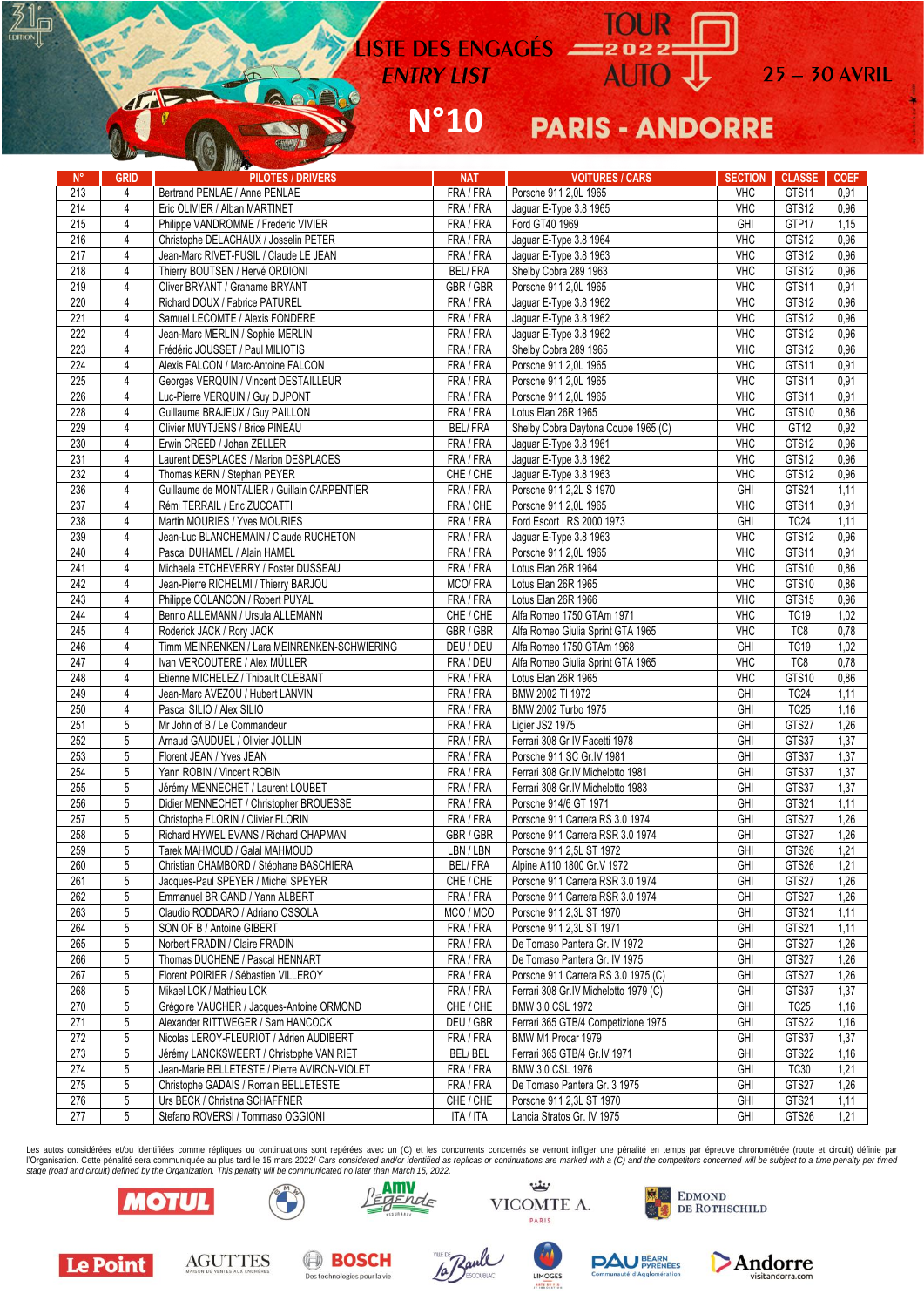LISTE DES ENGAGES = 2022

#### $N°10$ **PARIS - ANDORRE**

 $25 - 30$  AVRIL

|      |             | <b>Service Services</b>                    |                |                                       |                |               |             |
|------|-------------|--------------------------------------------|----------------|---------------------------------------|----------------|---------------|-------------|
| 'N°. | <b>GRID</b> | <b>PILOTES / DRIVERS</b>                   | <b>NAT</b>     | <b>VOITURES / CARS</b>                | <b>SECTION</b> | <b>CLASSE</b> | <b>COEF</b> |
| 278  | 5           | Frédéric FOURGEAUD / Christophe AYGON      | FRA/FRA        | Ford Escort I RS 1600 1975            | GHI            | <b>TC24</b>   | 1.11        |
| 279  | 5           | Olivier GUITTENY / Erwhan CORDELET         | FRA/FRA        | Alfa Romeo 1750 GTAm 1971             | GHI            | <b>TC19</b>   | 1,02        |
| 280  | 5           | Christian PIERRE / Vincent BREYNAT         | FRA/FRA        | Ferrari 308 Gr.IV Michelotto 1982 (C) | GHI            | GTS37         | 1.37        |
| 281  | 5           | Grégory DRIOT / Quentin VALENTE-DELPLACE   | FRA / FRA      | Porsche 911 Carrera RSR 3.0 1977 (C)  | GHI            | GTS27         | 1.26        |
| 282  | 5           | Georges CABANNE / Laurent FERMAUD          | FRA/FRA        | Lotus Europa Spécial JPS 1974         | GHI            | TC23          | 1,06        |
| 283  | 5           | Emile BREITTMAYER / Alexis THOMAS          | <b>BEL/FRA</b> | Ford Escort I RS 1600 1975            | GHI            | TC24          | 1.11        |
| 284  | 5           | Olivier BREITTMAYER / Nathalie BREITTMAYER | FRA / FRA      | BMW M1 Procar 1981                    | GHI            | GTS37         | 1.37        |
| 289  | 5           | Henri PESCAROLO / Michel PERIN             | FRA / FRA      | BMW 3.0 CSL 1974                      | GHI            | <b>TC25</b>   | 1,16        |
| 290  | 5           | Gérard BESSON / Bruno MAINGUET             | FRA/FRA        | Alpine A310 V6 Gr.IV 1979             | GHI            | GTS37         | 1,37        |
| 291  | 5           | Franck IZIDI / Stéphane RIBETTE            | FRA/FRA        | Porsche 911 Carrera RS 3.0 1974 (C)   | GHI            | GTS27         | 1.26        |
| 292  | 5           | Rémi GUILLOT / Matthieu IZIDI              | FRA/FRA        | Porsche 911 Carrera RS 2.7 1973       | GHI            | GT27          | 1.21        |
| 295  | 5           | Johan ALLAGNON / Joanna BOUQUILLON         | FRA/FRA        | Jidé 1600 1973                        | GHI            | TSRC28        | 1.35        |
| 296  | 5           | Kevin JONES / Lee JONES                    | GBR / GBR      | Ford Escort I RS 1600 1972            | GHI            | <b>TC24</b>   | 1.11        |
| 297  | 5           | Mike HUMPHREYS / Daniel O'HANLON           | GBR / GBR      | Chevrolet Camaro Z28 1971             | GHI            | <b>TC20</b>   | 1.07        |
| 300  | 5           | Richard KOLLE / Matthieu MESSEAN           | FRA / FRA      | Chevrolet Camaro Z28 1971             | GHI            | TC20          | 1.07        |

## RÉGULARITÉ / REGULARITY

| N°              | GRID | <b>PILOTES / DRIVERS</b>                              | <b>NAT</b> | <b>VOITURES / CARS</b>                       | <b>Movenne</b> |
|-----------------|------|-------------------------------------------------------|------------|----------------------------------------------|----------------|
| 1               | -1   | Mélanie ASTLES / Mary QUINCY                          | FRA / FRA  | BMW Isetta 600 1957                          | Basse          |
| $\overline{2}$  |      | Charles BEAU de LOMENIE / Stéphane PHILIPPEAU         | FRA / FRA  | Panhard Dyna X87 1953                        | Basse          |
| 9               |      | Eduardo KOVALIVKER / Laura FRANCHINI                  | ARG / ITA  | Ferrari 275 GTB 1965                         | Basse          |
| 11              |      | Peter KAPPELER / Marie TOURNEUR                       | CHE / FRA  | Volvo PV 544 Sport 1960                      | Basse          |
| 12              |      | Inès ALLARD / Caroline de VILLAUCOURT                 | FRA / FRA  | Aston Martin DB2 Sports Saloon Coupé 1953    | Basse          |
| 14              |      | Timothy INGRAM HILL / Sarah INGRAM HILL               | GBR / GBR  | Ferrari 275 GTB 1965                         | Basse          |
| 15              |      | Gaylord GRAVELEAU / Thierry GUITTON                   | FRA / FRA  | Simca 1000 Coupé Bertone 1963                | Basse          |
| 16              |      | François BOUDIN / Jean-François PASCAL                | FRA / FRA  | Vauxhall VX 4/90 1962                        | Basse          |
| 17              |      | Jean-Claude BEL / Eric FISCHMEISTER                   | FRA / FRA  | Ferrari 250 GT Berlinetta Lusso 1964         | Basse          |
| 19              |      | Victor FERNANDES / Gael ESCRIBE                       | PRT / FRA  | Lancia Fulvia HF 1971                        | Basse          |
| $\overline{20}$ |      | Sylvie DUHAMEL / Philippe DUHAMEL                     | FRA / FRA  | Jaguar Mk 2 3.8 1963                         | Basse          |
| 22              |      | Gérald D'INCAU / Nicolas PAGANO                       | FRA / FRA  | Jaquar E-Type 3.8 1964                       | Modérée        |
| 23              |      | Norbert SCHMITZ-KOEP / David MORRIS                   | DEU / GBR  | Porsche 911 2.0L 1966                        | Modérée        |
| 26              |      | Oren NATAF / Liudmila GLUKHOVA                        | FRA / RUS  | Ferrari 250 GT Berlinetta Lusso 1963         | Modérée        |
| 27              |      | Patricia POELAERT / Patrick FORT                      | FRA / FRA  | Mercedes-Benz 190 SL 1963                    | Modérée        |
| 30              |      | Juan-Carlos ZORRILLA / Marcos GUTIERREZ               | ESP/ESP    | Porsche 911 2,0L S 1968                      | Modérée        |
| 31              |      | Juan Carlos TORRES CARRETERO / David Jonathan POSNICK | ESP/USA    | BMW 2002 Turbo 1974                          | Modérée        |
| 33              |      | Jean-Yves CHARPENTIER / Thierry NOEL                  | FRA / FRA  | Renault 12 Gordini 1971                      | Modérée        |
| $\overline{34}$ |      | Jean-Jacques MARTENS / Aswin PYCK                     | BEL/BEL    | Volvo PV 444 1957                            | Modérée        |
| 35              |      | Guillaume WAEGEMACKER / Mikael PRISER                 | FRA / FRA  | D.B Special Coupe 1952                       | Modérée        |
| 39              |      | Vincent MARTIN / Catherine MARTIN                     | FRA / FRA  | Porsche 356 (C) SC coupé 1965                | Modérée        |
| 40              |      | Cyril SCHMITT / Olivier HERRMANN                      | FRA / FRA  | Porsche 911 2.0L 1969                        | Intermédiaire  |
| 41              |      | Martin H. SUCARI / Francisco SUCARI                   | ARG / ARG  | Porsche 356 (A) 1600 coupé 1958              | Intermédiaire  |
| 42              |      | Elliot SUCARI / Pedro SAN MARTIN                      | ARG / ARG  | Lancia Fulvia HF 1971                        | Intermédiaire  |
| 44              |      | Laurent HAUSHALTER / Dominique MALDÉMÉ                | FRA / FRA  | Porsche 356 (C) coupé 1963                   | Intermédiaire  |
| 45              |      | François ALLAIN / Nicolas GUENNETEAU                  | FRA / FRA  | Peugeot 204 Coupé 1970                       | Intermédiaire  |
| 46              |      | Olivier POELAERT / Lionel BRAYART                     | FRA / FRA  | Austin-Healey 100-4 1963                     | Intermédiaire  |
| 47              |      | Damian POZZOLI / Maria Cristina EGIDY                 | ARG / ITA  | Dino 246 GT 1972                             | Intermédiaire  |
| 48              |      | Tomas HINRICHSEN / Solange MAYO                       | ARG / ARG  | Maserati 200SI 1957                          | Intermédiaire  |
| 49              |      | Sasha OXENFORD / Hernan DIETRICH                      | ARG / ARG  | Porsche 356 (B) 2000 GS Carrera 2 coupé 1962 | Intermédiaire  |
| 50              |      | Alejandro OXENFORD / Jose Luis CELADA                 | ARG / ARG  | Ferrari 275 GTB 1965                         | Intermédiaire  |
| 51              |      | Jack OXENFORD / Gabriel MOCCIOLA                      | ARG / ARG  | Porsche 911 Carrera RS 2.7 1973              | Intermédiaire  |
| 52              |      | Manuel ELICABE / Alec DALY                            | ARG / ARG  | Porsche 911 Carrera RS 2.7 1973              | Intermédiaire  |
| 53              |      | Santiago ZUBILLAGA / Matias ZUBILLAGA                 | ARG / ARG  | Lancia Stratos HF 1976                       | Intermédiaire  |
| 54              |      | Jorge ZUBILLAGA / Eduardo DIBUR                       | ARG / ARG  | Ferrari 275 GTB 1965                         | Intermédiaire  |
| 55              |      | Juan BALL / Guillermo PALACIOS HASSELBACH             | USA / ESP  | Ferrari 250 GT SWB 1960                      | Intermédiaire  |
| 56              |      | Bruno Franco RICCI / Gustavo GALLO                    | ARG / ARG  | Alpine A110 1300 S 1969                      | Intermédiaire  |
| 58              |      | Louis FEAUVEAUX / Eric FEAUVEAUX                      | FRA / FRA  | Fiat-Abarth 1000 TC 1962                     | Intermédiaire  |
| 59              |      | Stéphane PLAGNAT / Thomas PETIT                       | FRA / FRA  | Porsche 914/6 GT 1970                        | Intermédiaire  |

Les autos considérées et/ou identifiées comme répliques ou continuations sont repérées avec un (C) et les concurrents concernés se verront infliger une pénalité en temps par épreuve chronométrée (route et circuit) définie reading the penaltie sera communique au plus tard le 15 mars 2022/ Cars considered and/or identified as replicas or continuations are marked with a (C) and the competitors concerned will be subject to a time penalty per ti









Andorre

**PAU BEARN** 



lι⊓

 $\sqrt{ }$ 

**AGUTTES BOSCH**